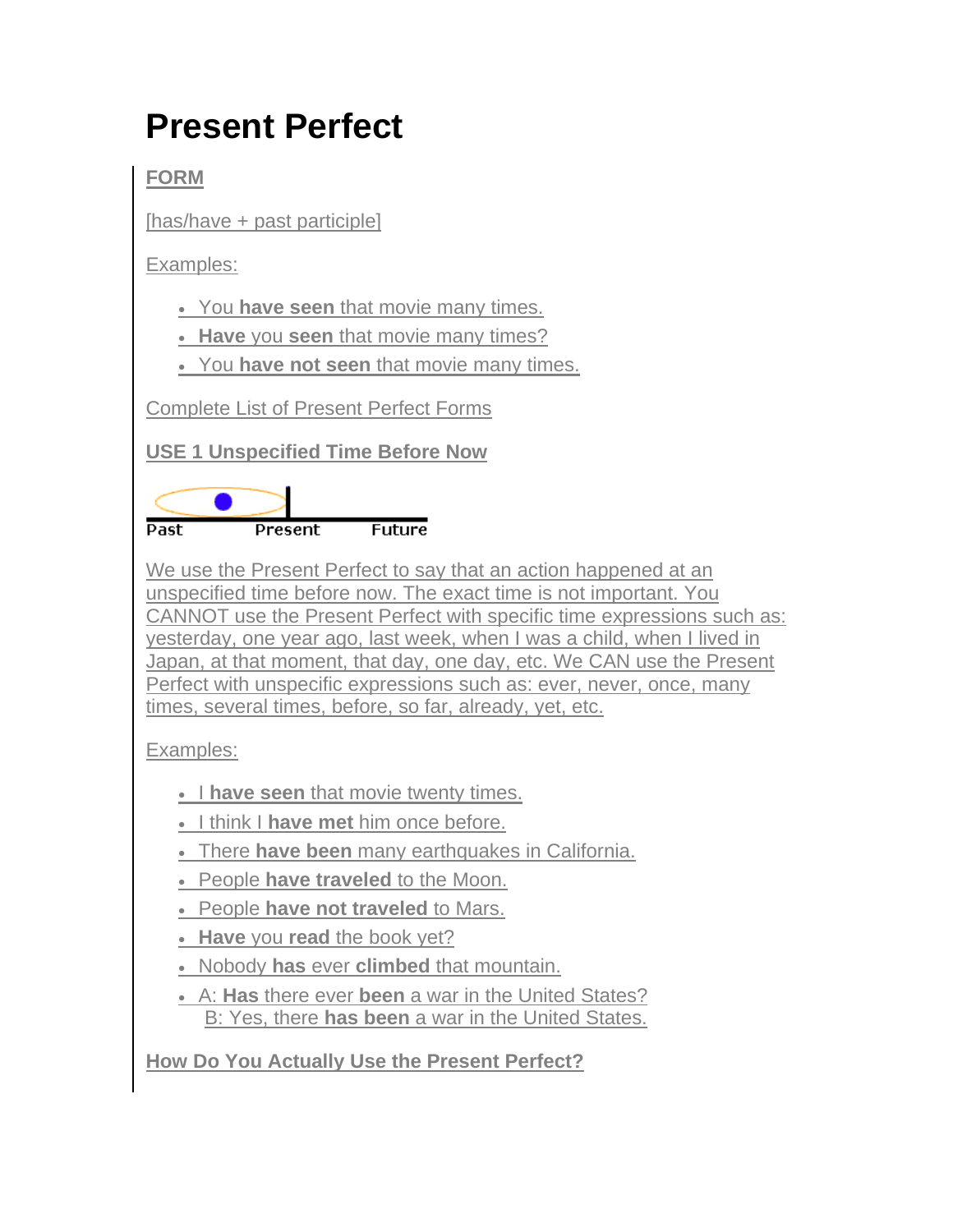The concept of "unspecified time" can be very confusing to English learners. It is best to associate Present Perfect with the following topics:

### **TOPIC 1 Experience**

You can use the Present Perfect to describe your experience. It is like saying, "I have the experience of..." You can also use this tense to say that you have never had a certain experience. The Present Perfect is NOT used to describe a specific event.

#### Examples:

- **.** I have been to France. *THIS SENTENCE MEANS THAT YOU HAVE HAD THE EXPERIENCE OF BEING IN FRANCE. MAYBE YOU HAVE BEEN THERE ONCE, OR SEVERAL TIMES.*
- **I have been** to France three times. *YOU CAN ADD THE NUMBER OF TIMES AT THE END OF THE SENTENCE.*
- I **have** never **been** to France. *THIS SENTENCE MEANS THAT YOU HAVE NOT HAD THE EXPERIENCE OF GOING TO FRANCE.*
- **I** think I have seen that movie before.
- He **has** never **traveled** by train.
- Joan **has studied** two foreign languages.
- A: **Have** you ever **met** him? B: No, I **have** not **met** him.

#### **TOPIC 2 Change Over Time**

We often use the Present Perfect to talk about change that has happened over a period of time.

Examples:

- You **have grown** since the last time I saw you.
- The government **has become** more interested in arts education.
- Japanese **has become** one of the most popular courses at the university since the Asian studies program was established.
- My English **has** really **improved** since I moved to Australia.

# **TOPIC 3 Accomplishments**

We often use the Present Perfect to list the accomplishments of individuals and humanity. You cannot mention a specific time.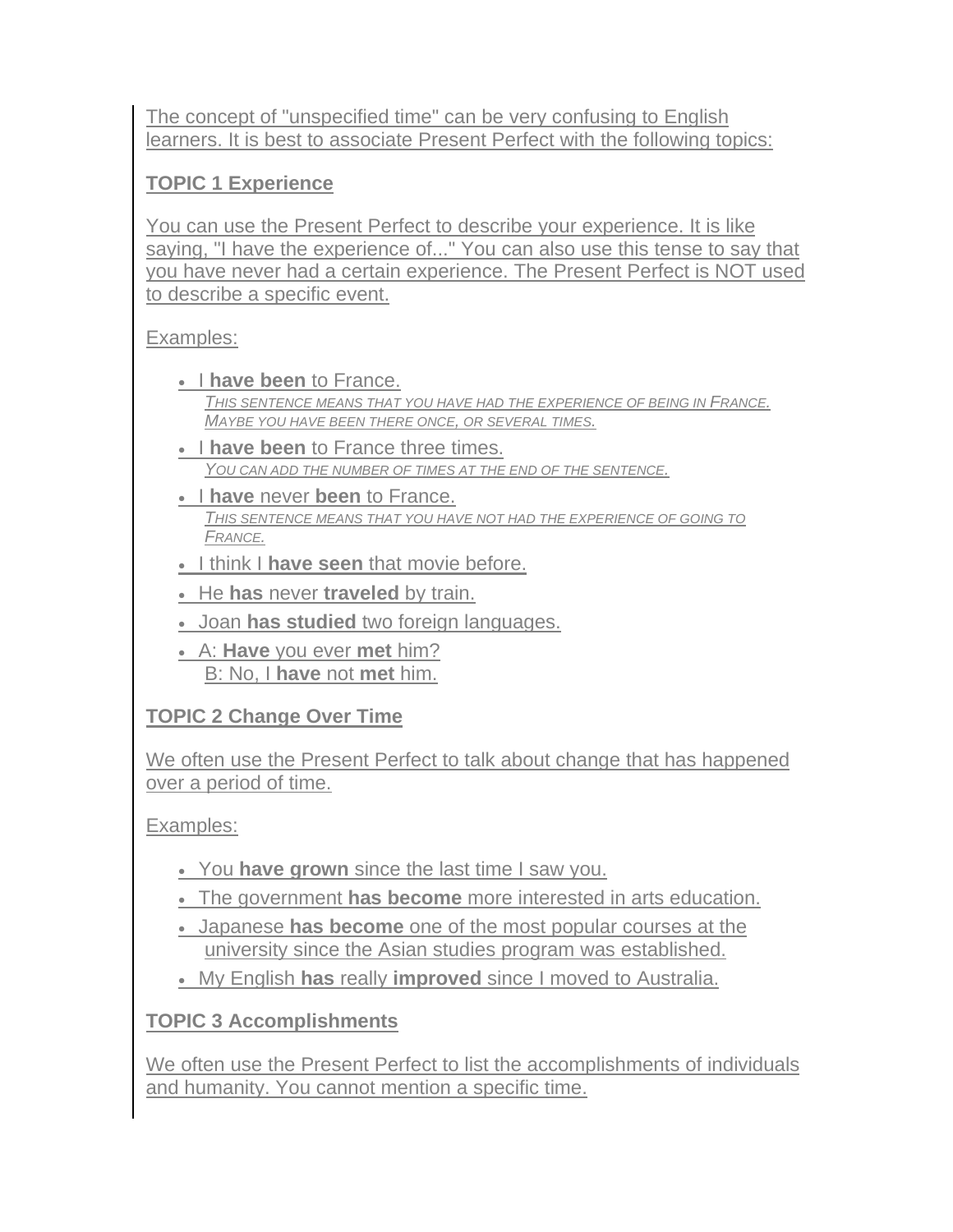Examples:

- Man **has walked** on the Moon.
- Our son **has learned** how to read.
- Doctors **have cured** many deadly diseases.
- Scientists have split the atom.

#### **TOPIC 4 An Uncompleted Action You Are Expecting**

We often use the Present Perfect to say that an action which we expected has not happened. Using the Present Perfect suggests that we are still waiting for the action to happen.

Examples:

- James **has not finished** his homework yet.
- Susan **hasn't mastered** Japanese, but she can communicate.
- Bill **has** still **not arrived**.
- The rain **hasn't stopped**.

## **TOPIC 5 Multiple Actions at Different Times**

We also use the Present Perfect to talk about several different actions which have occurred in the past at different times. Present Perfect suggests the process is not complete and more actions are possible.

Examples:

- The army **has attacked** that city five times.
- I have had four quizzes and five tests so far this semester.
- We **have had** many major problems while working on this project.
- She **has talked** to several specialists about her problem, but nobody knows why she is sick.

**Time Expressions with Present Perfect**

When we use the Present Perfect it means that something has happened at some point in our lives before now. Remember, the exact time the action happened is not important.

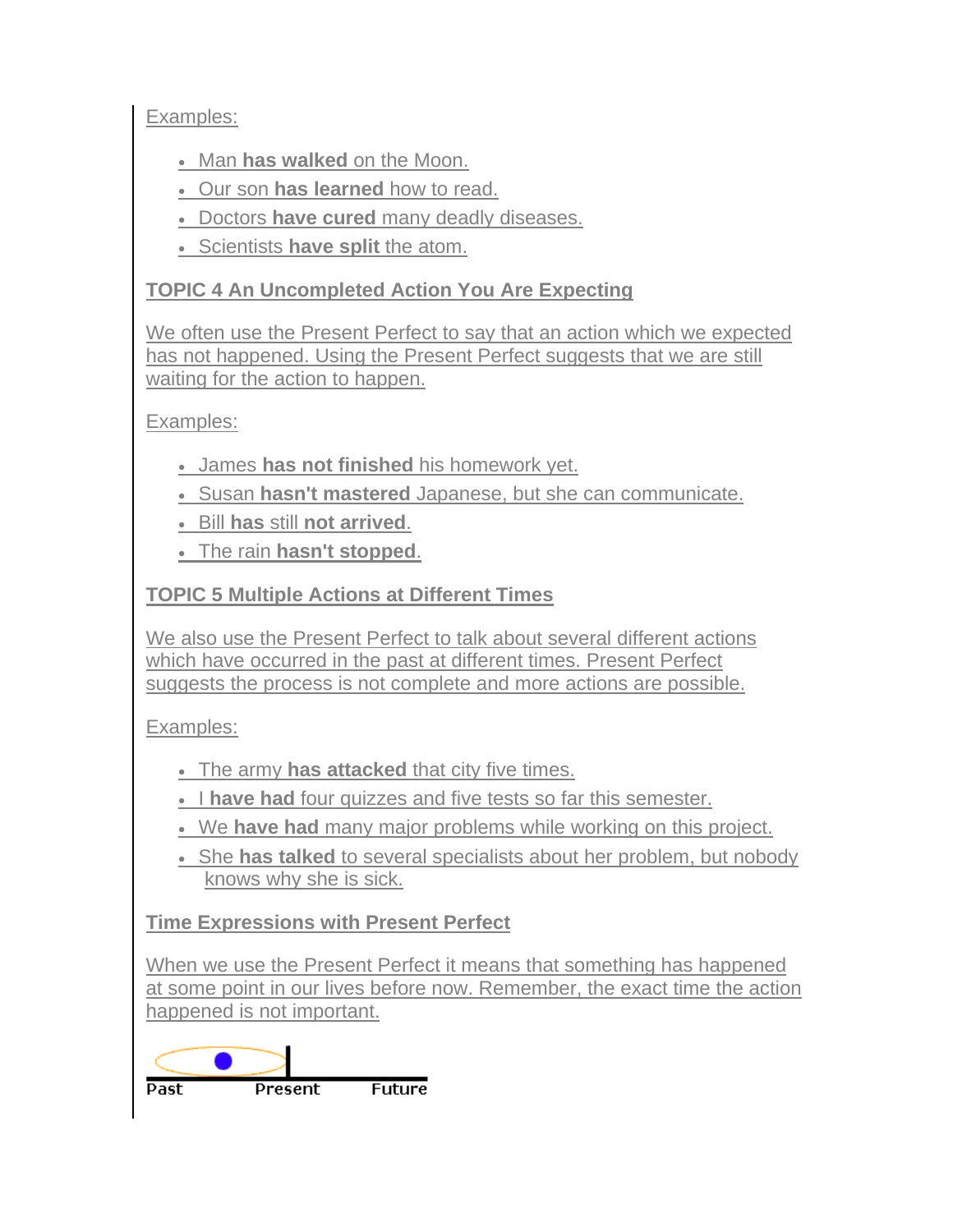Sometimes, we want to limit the time we are looking in for an experience. We can do this with expressions such as: in the last week, in the last year, this week, this month, so far, up to now, etc.

**Past Present Future** Examples: **Have** you **been** to Mexico **in the last year**? **I have seen** that movie six times **in the last month**. They **have had** three tests **in the last week**. She graduated from university less than three years ago. She **has worked** for three different companies **so far**. My car **has broken** down three times **this week**. **NOTICE** "Last year" and "in the last year" are very different in meaning. "Last year" means the year before now, and it is considered a specific time which requiresSimple Past. "In the last year" means from 365 days ago until now. It is not considered a specific time, so it requires Present Perfect. Examples: I **went** to Mexico **last year**. *I WENT TO MEXICO IN THE CALENDAR YEAR BEFORE THIS ONE.* I **have been** to Mexico **in the last year**. *I HAVE BEEN TO MEXICO AT LEAST ONCE AT SOME POINT BETWEEN 365 DAYS AGO AND NOW.* **USE 2 Duration From the Past Until Now (Non-Continuous Verbs)** Past **Present Future** With Non-Continuous Verbs and non-continuous uses of Mixed Verbs, we use the Present Perfect to show that something started in the past and has continued up until now. "For five minutes," "for two weeks," and "since

Tuesday" are all durations which can be used with the Present Perfect.

Examples:

• I have had a cold for two weeks.